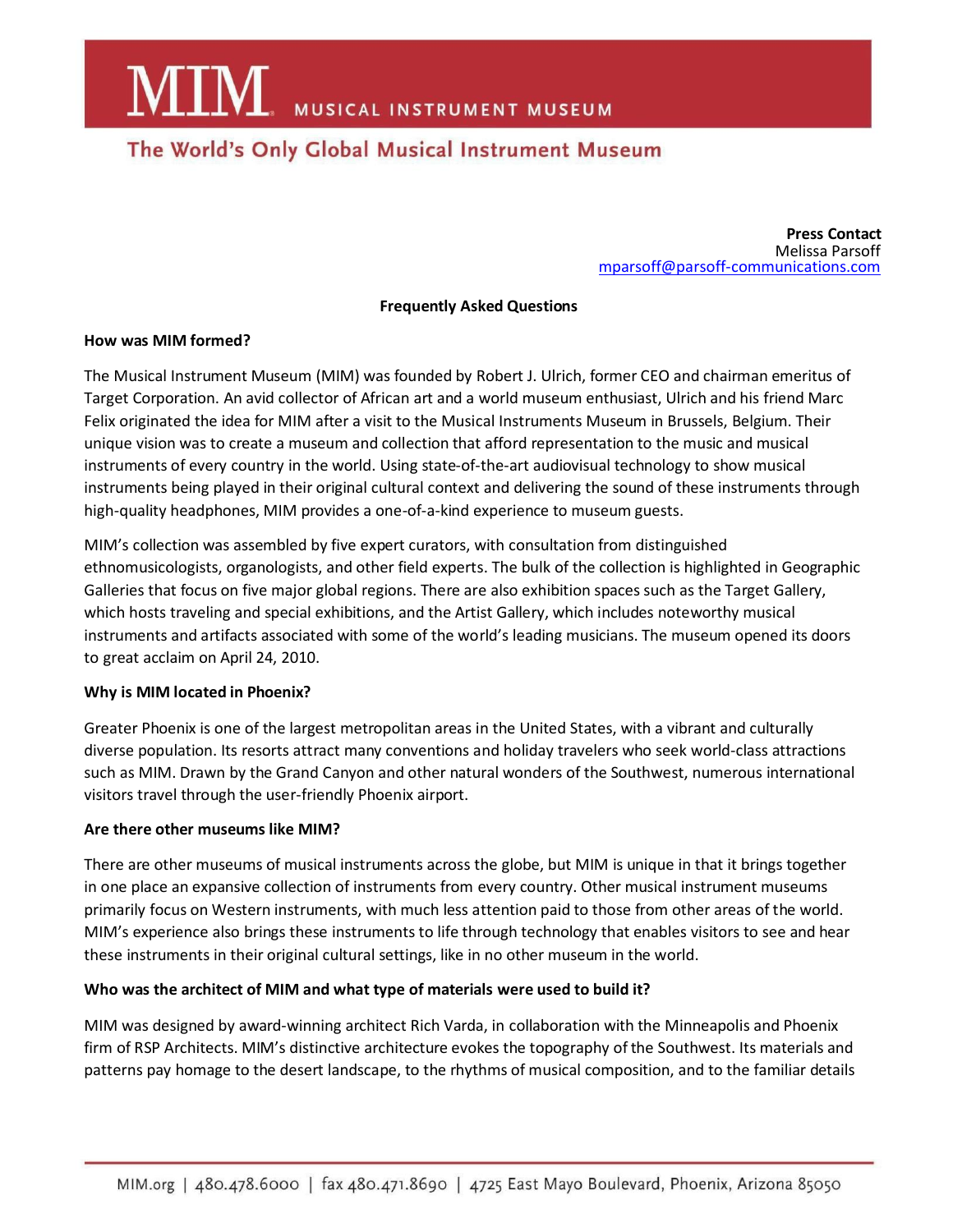## **MIM** MUSICAL INSTRUMENT MUSEUM

## The World's Only Global Musical Instrument Museum

common to musical instruments from around the world. Indian sandstone is the primary element on the building's dynamic façade. MIM's lobby is light filled and fluid in form. Guests are linked to all the galleries through a spacious main corridor that conjures up the lyrical forms of music and graceful musical instruments. Likewise, patterns on the floors, walls, and ceilings suggest the geological striations of the Arizona landscape, the rhythms of musical composition, and the designs and shapes common to musical instruments.

#### **How and where were MIM's musical instruments acquired?**

The museum's collection of nearly 13,600 instruments and associated objects was acquired in the geographic and cultural regions where these instruments are played and have the most cultural relevance. More than 6,800 of these are on exhibit at a time. Some of the instruments in MIM's collection were, until recently, still being played in their places of origin and were subsequently donated by their makers or the musicians who owned and played them. (You can see and hear some of these very same instruments in MIM's videos.) Some were created by artisans expressly for MIM. Others were purchased from other collectors or collections. The museum's experts have gone to great lengths to acquire the instruments, sometimes traveling to extremely remote locations and regions of unrest. The instruments were selected for their fine construction, the reputation of their makers, their special provenance, or their connection to significant performers. Instruments and artifacts from MIM's Geographic Galleries focus on five major global regions: Africa and the Middle East; Asia and Oceania; Europe; Latin America and the Caribbean; and the United States and Canada.

#### **Is every country represented at MIM and how many are there?**

Musical instruments and artifacts have been acquired from more than 200 countries and territories around the world. MIM continues to work on its commitment to displaying instruments from every country in the world.

#### **What is the oldest instrument at MIM?**

MIM's oldest instrument is displayed in the Orientation Gallery: a *paigu* goblet drum that dates back to China's Neolithic period. Found in Banpo village near Xi'an, the capital of Shaanxi Province, the drum is estimated to have been created between 5000 and 4000 BCE. The drumhead, possibly made of snake or frog skin, would have been tied to the hooks around the rim of the drum for tension.

Among Western instruments at MIM, the 10-string *guitarra española* in the Guitar Gallery is the oldest. Instruments resembling the modern guitar first appeared in the late 1400s, and among the early guitars still in existence, this one made in Portugal circa 1590 is considered the oldest full-sized example.

#### **Is MIM funded by the city, the state, or the federal government?**

MIM is a 501(c)(3) nonprofit organization. In addition to receiving support from individuals, foundations and corporations, MIM has received grant funding from public sources such as the Arizona Humanities Council, the Phoenix Office of Arts and Culture, and the Arizona Commission on the Arts.